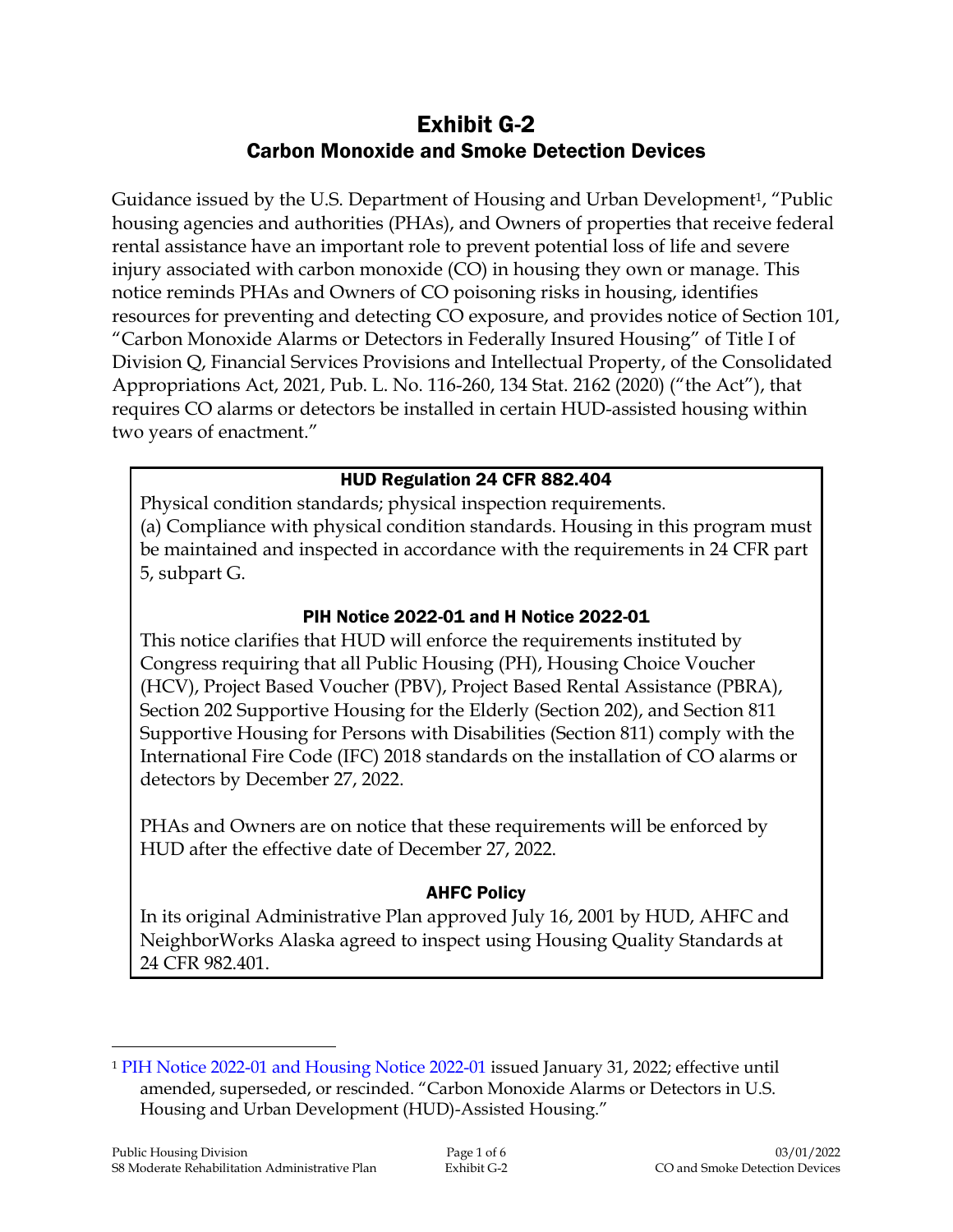# 1. Smoke Alarms

The term "smoke alarm" will be used throughout to mean single station smoke alarms and may include:

- $\triangleright$  Hard-wired devices with battery backup (may be interconnected with other smoke or CO detection devices that are UL approved as compatible)
- $\triangleright$  Hard-wired combination smoke and CO devices with battery backup (if this type of device is used, see Lifespan and Replacement of CO Detectors)
- $\triangleright$  Battery-operated devices

### 1.A Installation

# HUD Regulation – 24 CFR 982.401(n) (Vouchers)

Smoke detectors performance requirement—

(1) Except as provided in paragraph (n)(2) of this section, each dwelling unit must have at least one battery-operated or hard-wired smoke detector, in proper operating condition, on each level of the dwelling unit, including basements but excepting crawl spaces and unfinished attics. Smoke detectors must be installed in accordance with and meet the requirements of the National Fire Protection Association Standard (NFPA) 74 (or its successor standards). If the dwelling unit is occupied by any hearing-impaired person, smoke detectors must have an alarm system, designed for hearing-impaired persons as specified in NFPA 74 (or successor standards).

(2) For units assisted prior to April 24, 1993, owners who installed batteryoperated or hard-wired smoke detectors prior to April 24, 1993 in compliance with HUD's smoke detector requirements, including the regulations published on July 30, 1992, (57 FR 33846), will not be required subsequently to comply with any additional requirements mandated by NFPA 74 (i.e., the owner would not be required to install a smoke detector in a basement not used for living purposes, nor would the owner be required to change the location of the smoke detectors that have already been installed on the other floors of the unit).

# HUD Regulation – 24 CFR 982.605(b) (Voucher SRO)

SRO: Housing quality standards.

(4) Sprinkler system. A sprinkler system that protects all major spaces, hardwired smoke detectors, and such other fire and safety improvements as State or local law may require must be installed in each building. The term ''major spaces'' means hallways, large common areas, and other areas specified in local fire, building, or safety codes.

# PIH Notice 2022-01 and H Notice 2022-01

PHAs operating public housing units may use either Operating Funds or Capital Funds for purchase, installation, and maintenance of CO alarms or detectors. Based on the Act's set-asides, the Capital Fund Program conducts competitions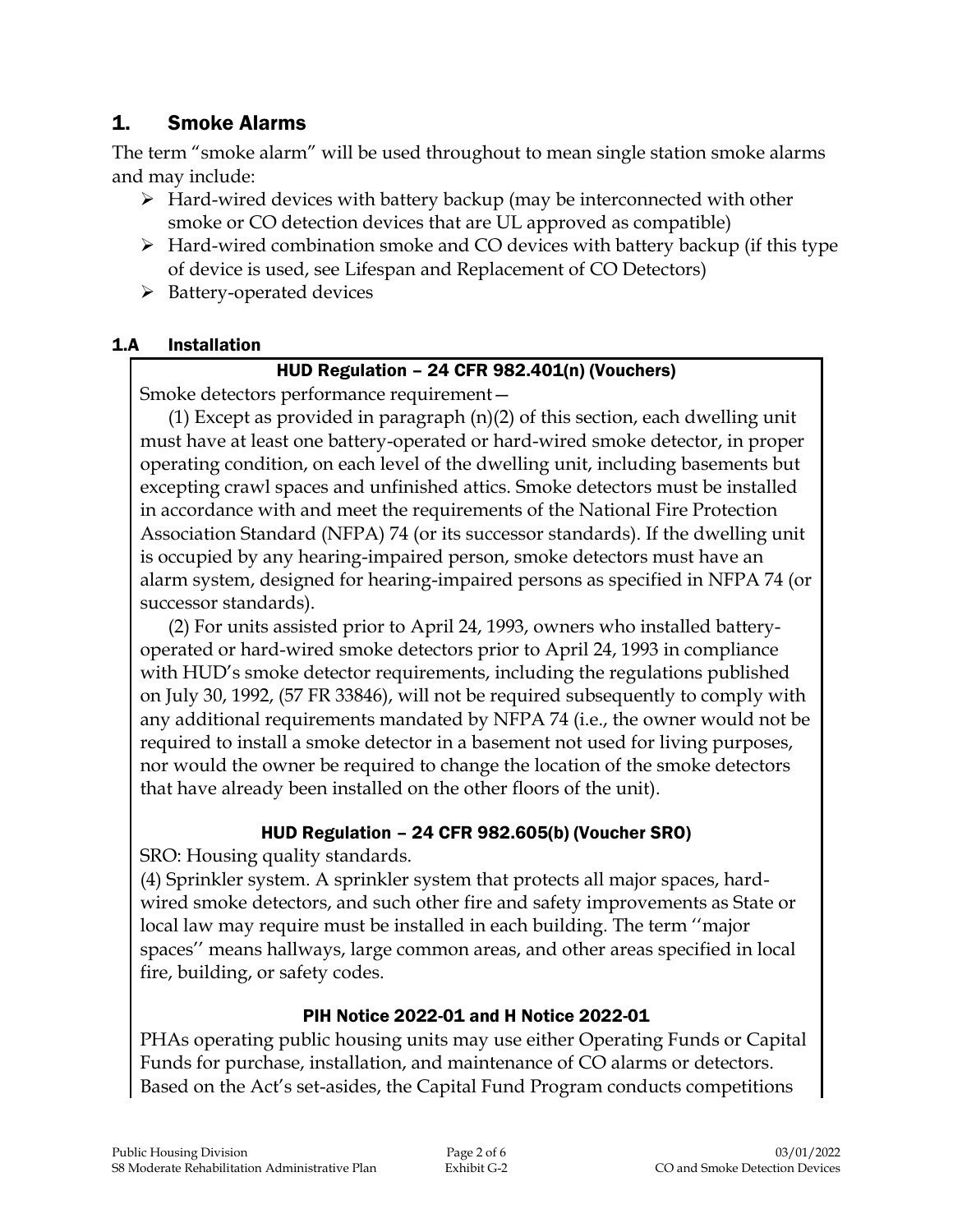for additional funds for CO alarms or detectors. For the HCV and PBV programs, the property owner or landlord is responsible for the cost of CO alarms or detectors. PHAs may use their HCV administration funds for landlord outreach and education on these requirements. Owners of properties receiving assistance through the PBRA, Section 202, and/or Section 811 program may utilize the property's reserve for replacement account, residual receipts, general operating reserves, owner contributions, or secondary financing to fund the purchase, installation, and maintenance of CO alarms and detectors. These expenditures may be subject to a standard approval process where applicable, but the purchase, installation, and maintenance of CO alarms and detectors are deemed eligible expenses.

### Alaska Statute 34.03.100

(a) The landlord shall

(7) provide smoke detection devices and carbon monoxide detection devices as required under AS 18.70.095.

### Alaska Statute 18.70.095

Smoke and Carbon Monoxide Detection Devices.

(a) Smoke detection devices shall be installed and maintained in all dwelling units in the state, and carbon monoxide detection devices shall be installed and maintained in all qualifying dwelling units in the state. The smoke detection devices must be of a type and shall be installed in a manner approved by the state fire marshal. The carbon monoxide detection devices must have an alarm and shall be installed and maintained according to manufacturers' recommendations.

### AHFC Policy

Smoke alarms are installed according to manufacturer's instructions.

#### 1.B Maintenance, Lifespan, and Replacement

#### Alaska Statute 18.70.095

Smoke and Carbon Monoxide Detection Devices.

(b) In a dwelling unit occupied under the terms of a rental agreement or under a month-to-month tenancy,

(1) at the time of each occupancy, the landlord shall provide smoke detection devices and, if the dwelling unit is a qualifying dwelling unit, carbon monoxide detection devices; the devices must be in working condition, and, after notification of any deficiencies by the tenant, the landlord shall be responsible for repair or replacement; and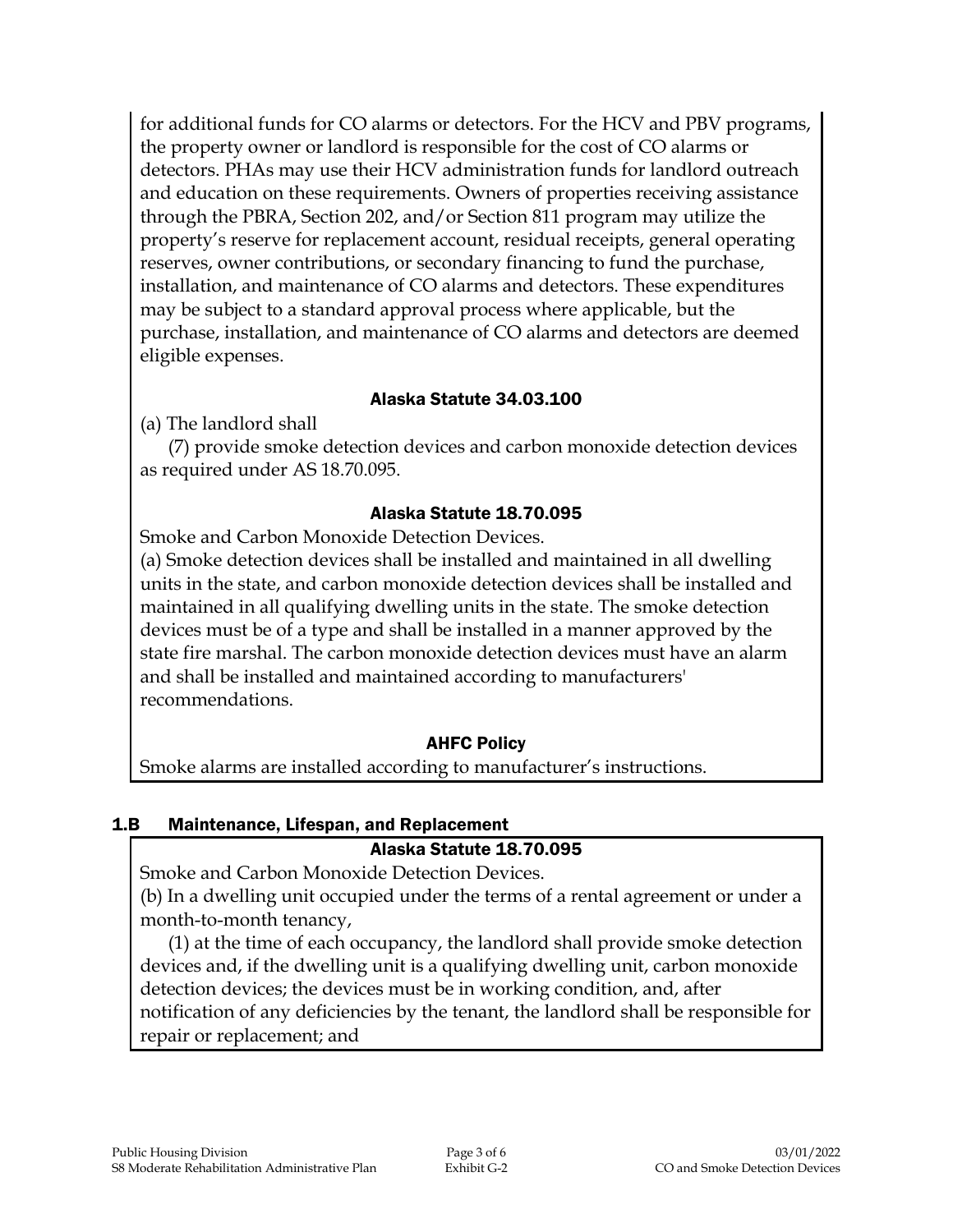(2) the tenant shall keep the devices in working condition by keeping charged batteries in battery-operated devices, if possible, by testing the devices periodically, if possible, and by refraining from permanently disabling the devices.

# 2. Carbon Monoxide Devices

- The term "CO alarm" mean: a single or multiple station alarm intended to detect carbon monoxide gas and alert occupants by a distinct audible signal. It incorporates a sensor, control components and an alarm notification appliance in a single unit.
- The term "CO detector" means a device with an integral sensor to detect carbon monoxide gas and transmit an alarm signal to a connected alarm control unit.

CO alarms are installed according to manufacturer's instructions in all "qualifying dwelling units (see Definitions section)."

- $\triangleright$  Hard-wired devices with battery backup (may be interconnected with other smoke or CO detection devices that are UL approved as compatible)
- $\triangleright$  Hard-wired combination smoke/CO devices with battery backup (may be interconnected with other smoke or CO detection devices that are UL approved as compatible)
- $\triangleright$  Battery-operated devices requiring periodic replacement of batteries
- $\triangleright$  Devices powered by long-lasting batteries that are designed to last for the entire life of the device

# 3. Inspection and Testing

#### AHFC Policy

- 1. NeighborWorks Alaska (NWA) will be responsible for identifying, inspecting, and testing all carbon monoxide and smoke detector devices in a unit.
- 2. NWA will identify the location of detectors to all new residents during the move-in inspection.
- 3. AHFC will inspect and test carbon monoxide and smoke detection devices during its quality control inspections.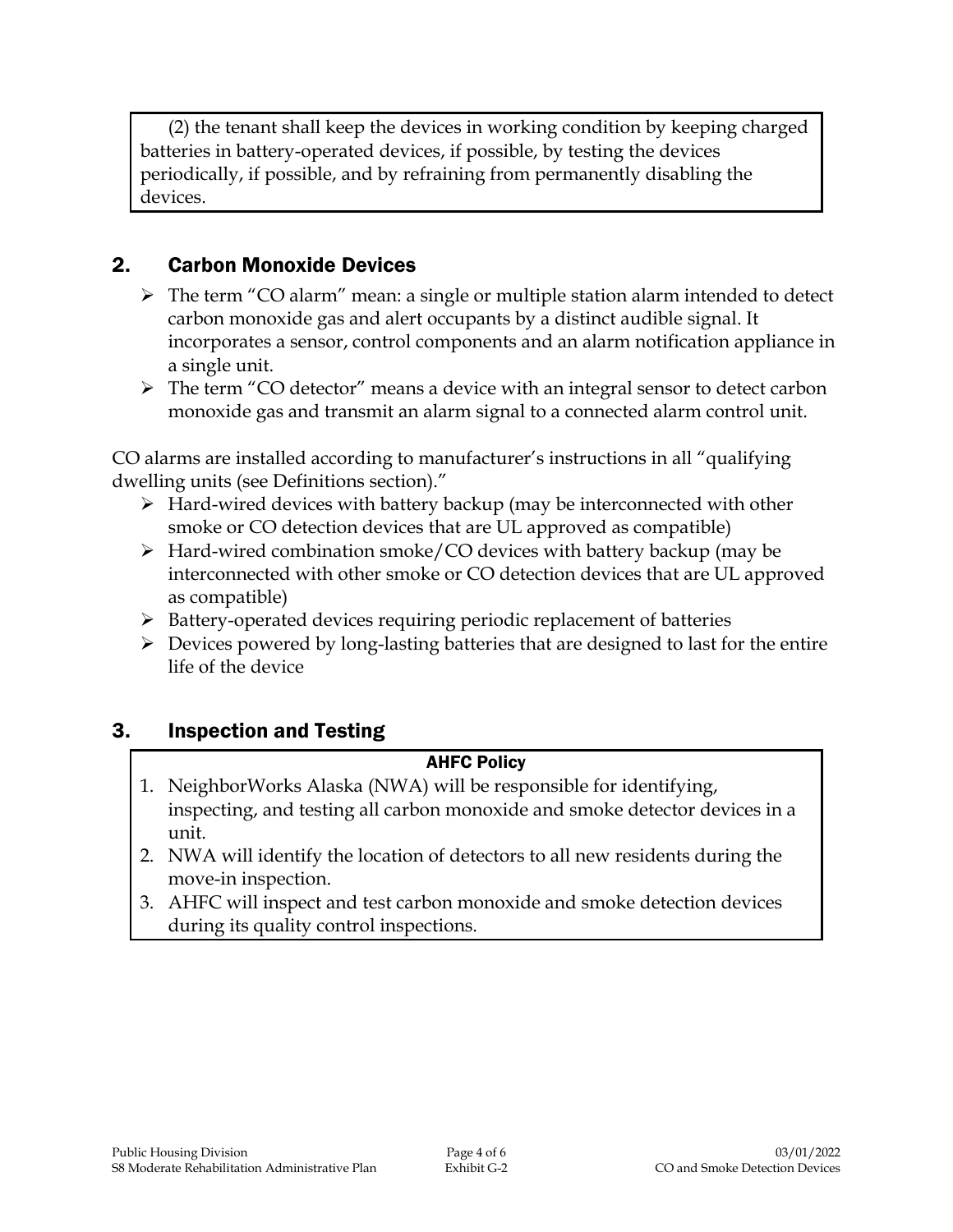### 3.A Family's Responsibilities

During occupancy:

- 1. Test devices periodically (exception: building-wide and local unit panel monitored systems)
- 2. Keep all devices in working condition by keeping charged batteries in batteryoperated or battery-backup devices at all times
- 3. Refrain from removing batteries or otherwise disabling, damaging, tampering, or interfering in any way with the proper functioning of any device
- 4. Immediately report any device malfunction to AHFC

# 3.B NWA's Responsibilities

- 1. Inspect and test all devices at the time of vacancy and replace batteries or devices to insure all are operational prior to re-occupancy
- 2. Test all devices during the move-in inspection and all subsequent HQS and housekeeping inspections
- 3. Immediately generate an emergency work order when a device is reported to not function properly or does not operate properly when tested
- 4. Contract for the inspection of building-wide and local unit, panel-monitored, building safety systems as required by state and local codes

# 4. Definitions

# 4.A Carbon Monoxide

CO is an odorless, colorless, and toxic gas. It is impossible to see, and is a tasteless gas produced by incomplete combustion of fuel burned in vehicles, small engines, stoves, lanterns, grills, fireplaces, gas ranges, or furnaces. It can build-up indoors and poison people and animals who breathe the toxic fumes. The effects of CO exposure can vary from person to person depending on age, overall health, and the concentration and length of exposure. Exposure can cause harmful health conditions, permanent brain damage, life-threatening cardiac complications, fetal death or miscarriage, and death in a matter of minutes. Individuals who are asleep or intoxicated may die from CO poisoning before experiencing any symptoms.

# 4.B Decent, Safe, Sanitary Housing

[PHAs and other entities] maintain such housing in a manner that meets the physical condition standards set forth in this section (24 CFR 5.703) in order to be considered decent, safe, sanitary and in good repair.